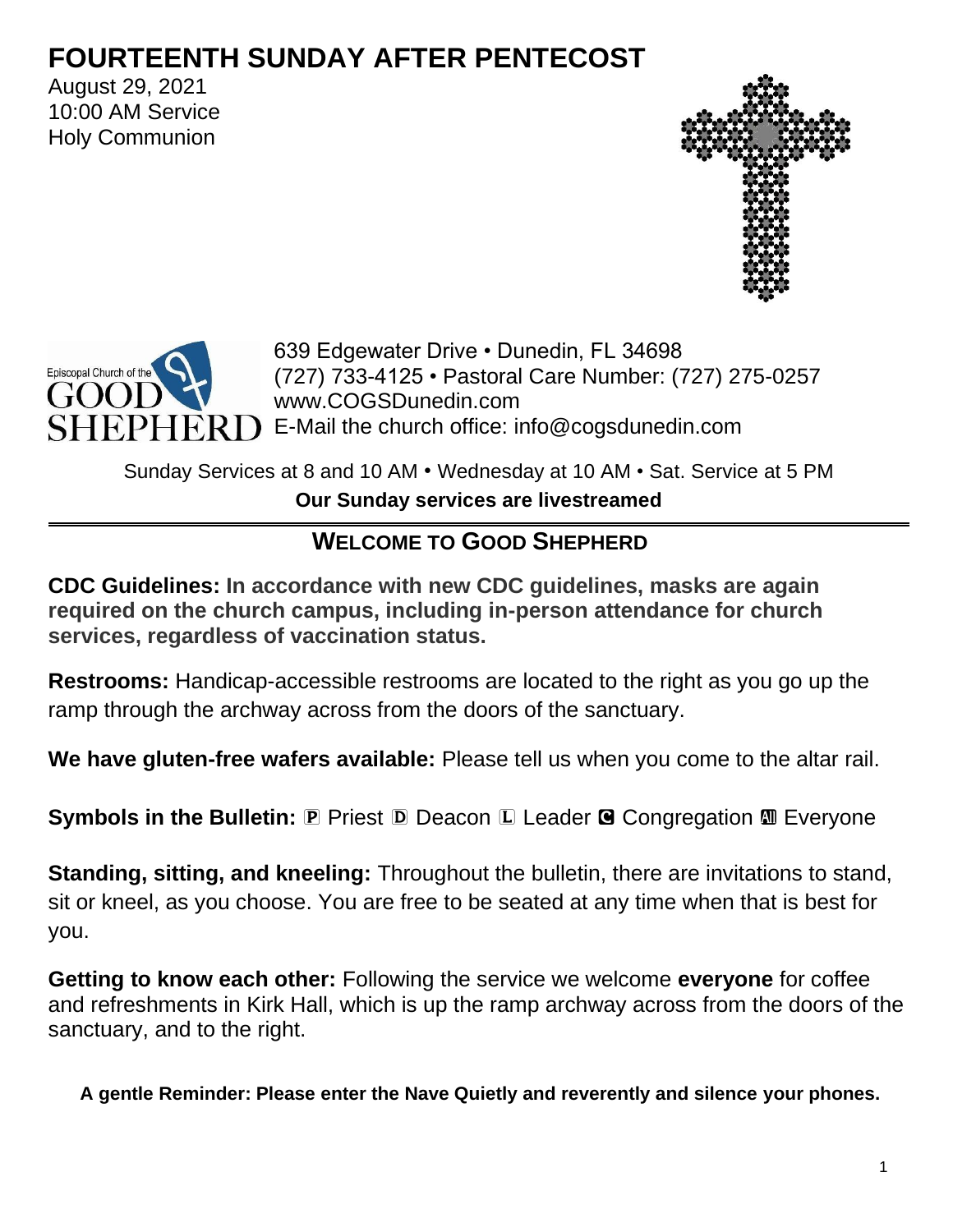#### **GATHERING FOR WORSHIP**

**PRELUDE Be Thou My Vision Be Thou My Vision arr. C. Forrester** 

**WELCOME AND ANNOUNCEMENTS**

**THE GATHERING HYMN Glorious Things of Thee are Spoken H. 522 vs 1,2** 

**C** 

*Glorious things of thee are spoken, Zion, city of our God; he whose word cannot be broken formed thee for his own abode; on the Rock of Ages founded, what can shake thy sure repose? With salvation's walls surrounded, thou may'st smile at all thy foes.*

*See! the streams of living waters, springing from eternal love, well supply thy sons and daughters and all fear of want remove. Who can faint, when such a river ever flows their thirst to assuage? Grace which, like the Lord, the giver, never fails from age to age.*

## **THE OPENING ACCLAMATION**

- P Blessed be God: Father, Son, and Holy Spirit.
- C **And blessed be God's kingdom, now and for ever. Amen.**

**Collect for Purity**

a **Almighty God, unto whom all hearts are open, all desires known, and from whom no secrets are hid. Cleanse the thoughts of our hearts by the inspiration of thy Holy Spirit, that we may perfectly love thee, and worthily magnify thy holy Name; through Christ our Lord. Amen.**

**THE COLLECT OF THE DAY**

- P The Lord be with you.
- C **And also with you.**
- P Let us pray… Lord of all power and might, the author and giver of all good things: Graft in our hearts the love of your Name; increase in us true religion; nourish us with all goodness; and bring forth in us the fruit of good works; through Jesus Christ our Lord, who lives and reigns with you and the Holy Spirit, one God for ever and ever.
- C **Amen**.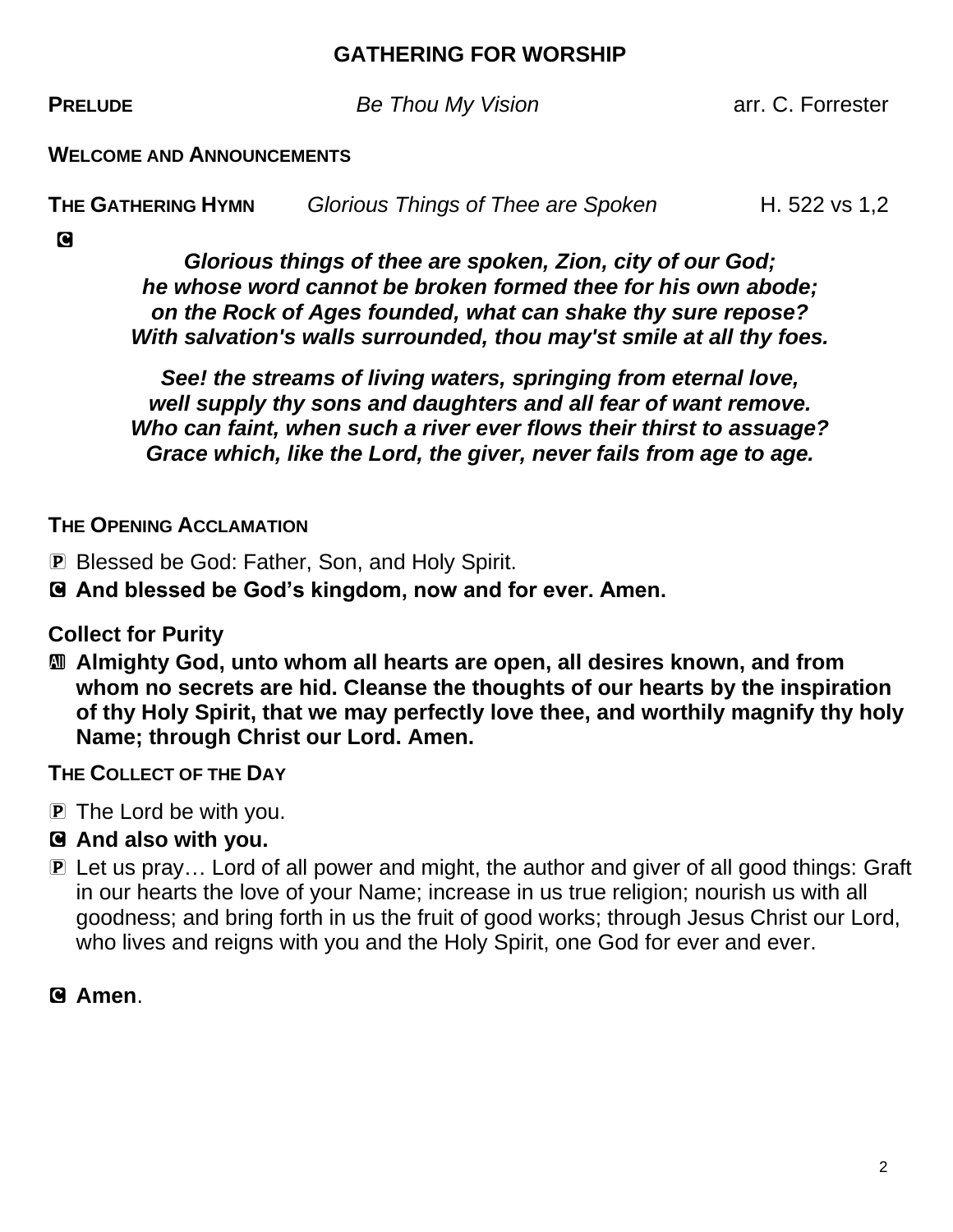# **THE WORD OF GOD**

**THE READINGS:** Song of Solomon 2:8-13, Psalm 45:1-2, 7-10, James 1:17-27, Mark 7:1-8,14-15, 21-23

# **The First Reading:**

L *The First Reading is taken from Song of Solomon chapter 2…*

The voice of my beloved! Look, he comes, leaping upon the mountains, bounding over the hills. My beloved is like a gazelle or a young stag. Look, there he stands behind our wall, gazing in at the windows, looking through the lattice. My beloved speaks and says to me: "Arise, my love, my fair one, and come away; for now the winter is past, the rain is over and gone. The flowers appear on the earth; the time of singing has come, and the voice of the turtledove is heard in our land. The fig tree puts forth its figs, and the vines are in blossom; they give forth fragrance. Arise, my love, my fair one, and come away."

The Word of the Lord.

<sup>C</sup> **Thanks be to God.**

**Metrical Psalm 45** *Tune:* O for a Thousand Tongues to Sing H. 493 vs 1,2,3

*My heart is stirring with a song Which I will now recite In honor of the king; my tongue Will be my pen to write:*

*Most fair of all and blessed of God, Your speech flows gracefully; Gird on your sword, O mighty one, In pride and majesty.*

*Because you love the righteous deed And hate the evil thing, Our God bestows more joy on you Than any other king.*

# **The Second Reading**

L *The Second Reading is taken from James chapter 1…*

Every generous act of giving, with every perfect gift, is from above, coming down from the Father of lights, with whom there is no variation or shadow due to change. In fulfillment of his own purpose he gave us birth by the word of truth, so that we would become a kind of first fruits of his creatures. You must understand this, my beloved: let everyone be quick to listen, slow to speak, slow to anger; for your anger does not produce God's righteousness. Therefore rid yourselves of all sordidness and rank growth of wickedness, and welcome with meekness the implanted word that has the power to save your souls. But be doers of the word, and not merely hearers who deceive themselves. For if any are hearers of the word and not doers, they are like those who look at themselves in a mirror; for they look at themselves and, on going away, immediately forget what they were like. But those who look into the perfect law, the law of liberty, and persevere, being not hearers who forget but doers who act-they will be blessed in their doing. If any think they are religious, and do not bridle their tongues but deceive their hearts, their religion is worthless. Religion that is pure and undefiled before God, the Father, is this: to care for orphans and widows in their distress, and to keep oneself unstained by the world.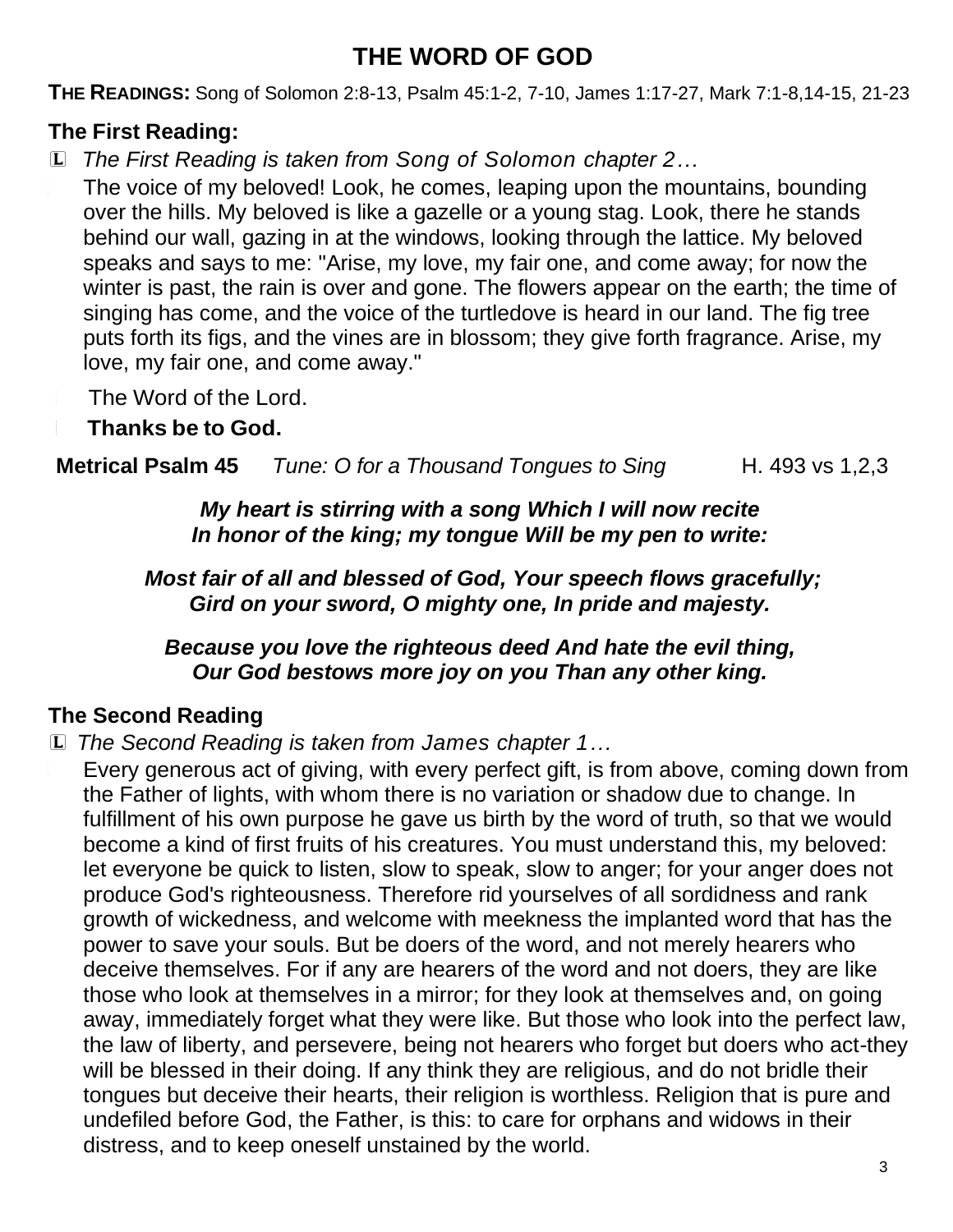# The Word of the Lord.

# <sup>C</sup> **Thanks be to God.**

# **The Gospel Acclamation**



# **THE GOSPEL**

- D *The Holy Gospel of our Lord Jesus Christ according to Mark.*
- C **Glory to you, Lord Christ.**
- D When the Pharisees and some of the scribes who had come from Jerusalem gathered around him, they noticed that some of his disciples were eating with defiled hands, that is, without washing them. (For the Pharisees, and all the Jews, do not eat unless they thoroughly wash their hands, thus observing the tradition of the elders; and they do not eat anything from the market unless they wash it; and there are also many other traditions that they observe, the washing of cups, pots, and bronze kettles.) So the Pharisees and the scribes asked him, "Why do your disciples not live according to the tradition of the elders, but eat with defiled hands?" He said to them, "Isaiah prophesied rightly about you hypocrites, as it is written, 'This people honors me with their lips, but their hearts are far from me; in vain do they worship me, teaching human precepts as doctrines.' You abandon the commandment of God and hold to human tradition." Then he called the crowd again and said to them, "Listen to me, all of you, and understand: there is nothing outside a person that by going in can defile, but the things that come out are what defile." For it is from within, from the human heart, that evil intentions come: fornication, theft, murder, adultery, avarice, wickedness, deceit, licentiousness, envy, slander, pride, folly. All these evil things come from within, and they defile a person."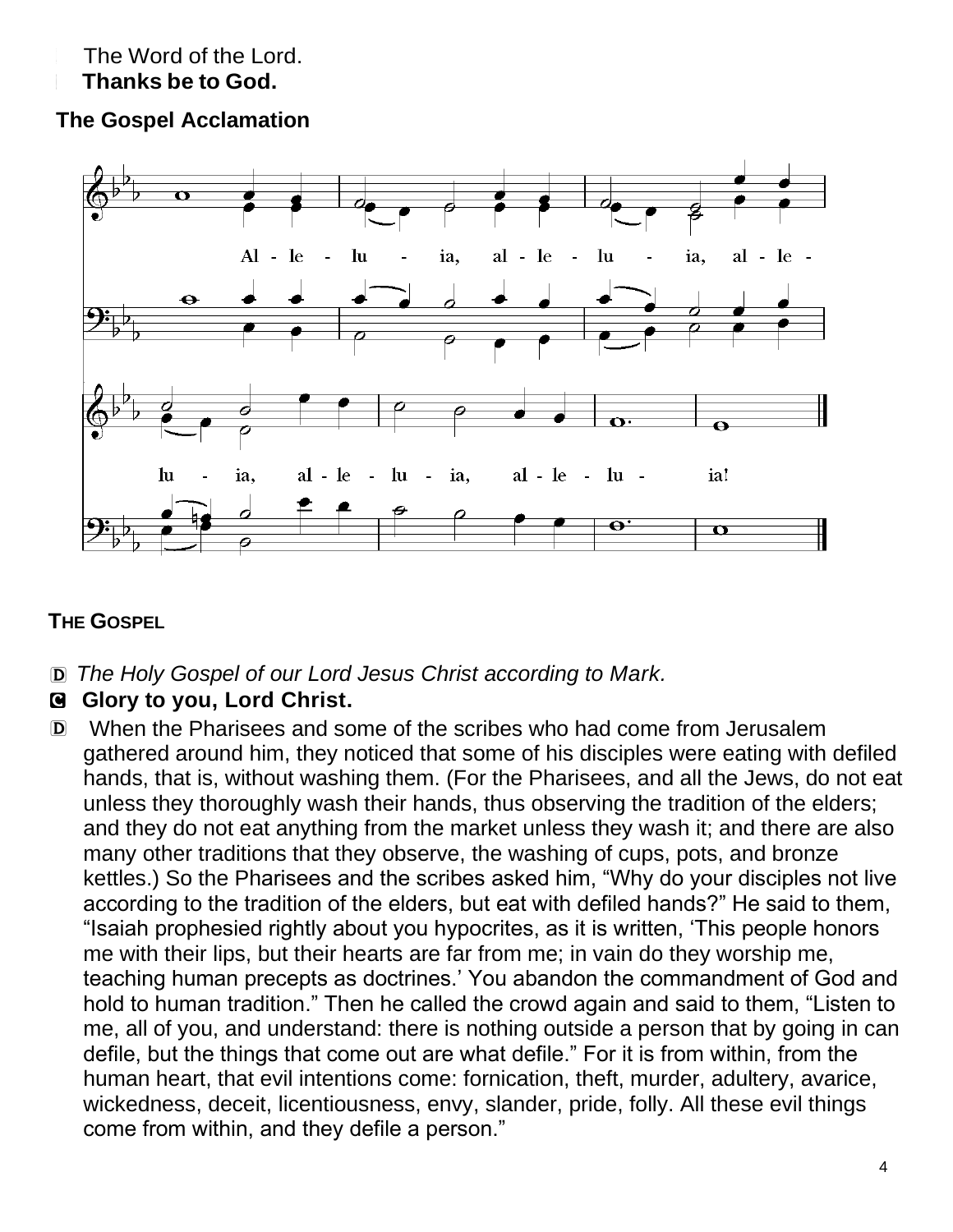The Gospel of the Lord.

C **Praise to you, Lord Christ.**

**SERMON** The Rev. Whitney Burton

## **THE NICENE CREED**

C **We believe in one God, the Father, the Almighty, maker of heaven and earth, of all that is, seen and unseen.**

**We believe in one Lord, Jesus Christ, the only Son of God, eternally begotten of the Father, God from God, Light from Light, true God from true God, begotten, not made, of one Being with the Father. Through him all things were made. For us and for our salvation he came down from heaven: by the power of the Holy Spirit he became incarnate from the Virgin Mary, and was made man. For our sake he was crucified under Pontius Pilate; he suffered death and was buried. On the third day he rose again in accordance with the Scriptures; he ascended into heaven and is seated at the right hand of the Father. He will come again in glory to judge the living and the dead, and his kingdom will have no end.**

**We believe in the Holy Spirit, the Lord, the giver of life, who proceeds from the Father and the Son. With the Father and the Son he is worshiped and glorified. He has spoken through the Prophets. We believe in one holy catholic and apostolic Church. We acknowledge one baptism for the forgiveness of sins. We look for the resurrection of the dead, and the life of the world to come. Amen.**

## **THE PRAYERS OF THE PEOPLE**

- D Heavenly Father, you have promised to hear when we pray in the name of your Son. Therefore, in confidence and trust we pray for the Church.
- L Father, enliven the Church for its mission,

## C **that we may be salt of the earth and light to the world.**

Breathe fresh life into your people.

## C **Give us power to reveal Christ in word and action.**

We pray for the world: we pray for our elected leaders, and implore that you will lead us and every nation into the ways of justice and peace. God of truth, inspire with your wisdom those whose decisions affect the lives of others

## C **that all may act with integrity and courage.**

Give grace to all whose lives are linked with ours.

## C **May we serve Christ in one another, and love as he loves us.**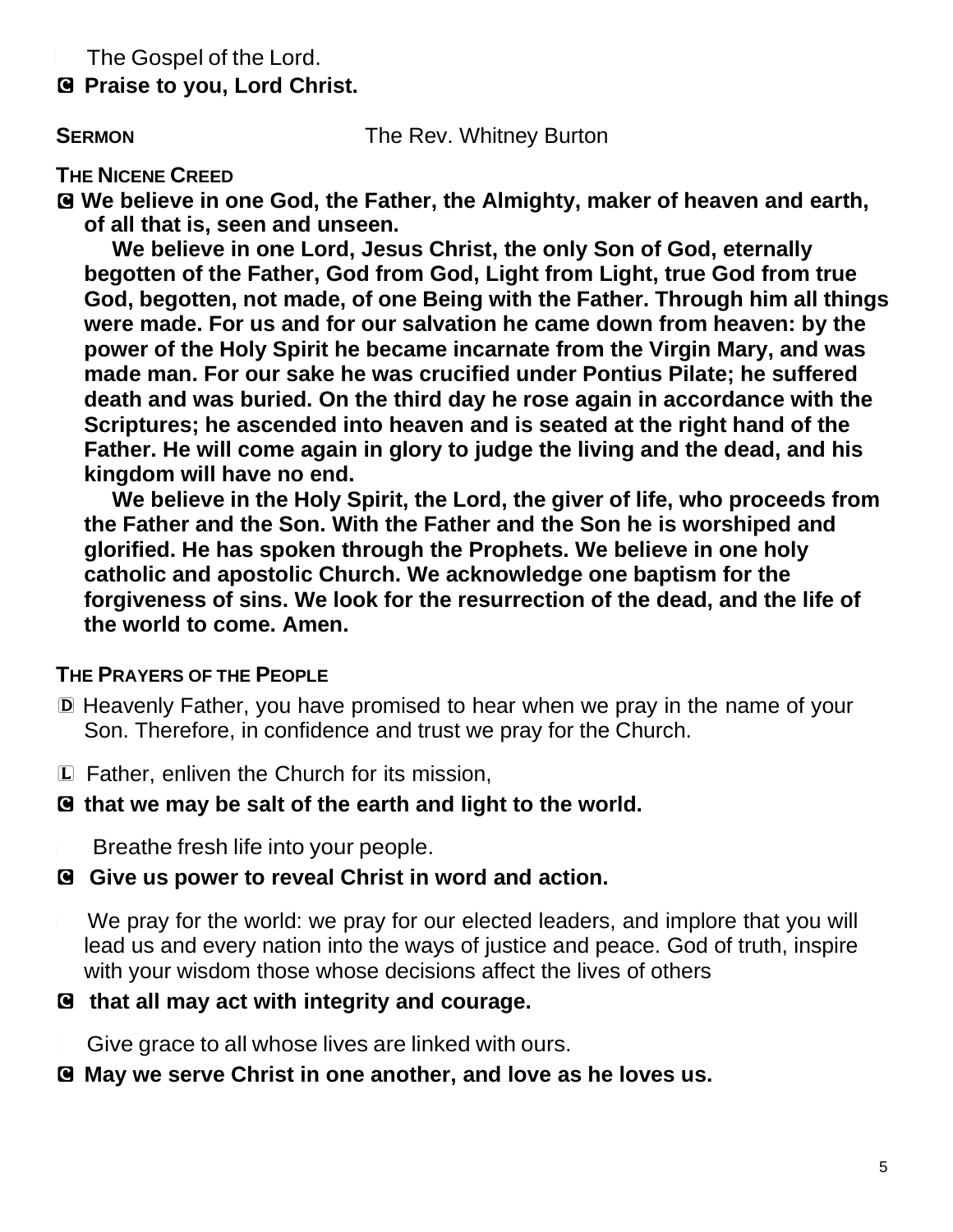<sup>L</sup> We pray for the community, and for those in need. especially . . . [*add names from notebook*] and those we now namealoud or in our hearts [*leave time* ]. God of hope, comfort and restore all who suffer in body, mind or spirit, and make us willing agents of your compassion.

# C **Strengthen us as we share in making people whole, that all may know the power of your healing love.**

We give you thanks for all the blessings of this life, especially the flowers given today to the Glory of God and for the birthdays this week for Michelle Schombs, Alan Mackay, Pat Cates*.* Awaken in us a sense of wonder for the earth and all that is in it.

# C **Teach us to care creatively for its resources.**

<sup>L</sup> We remember those who have died and those who mourn (especially . . . [*add names from notebook*]). We remember with thanksgiving those near to us whose absence still leaves a hole in our hearts; I invite you to say their names, silently or aloud [*leave time .......................*]. We pray for all who have died in the faith of Christ, and those whose faith is known to you alone.

# C **Father, into your hands we commend them.**

- L Lord, you have called us to serve you. We pray for ourselves and our ministries.
- C **Grant that we may walk in your presence: your love in our hearts, your truth in our minds, your strength in our wills, until, at the end of our journey, we know the joy of our homecoming and the welcome of your embrace, through Jesus Christ our Lord.**

*(The Celebrant adds a concluding collect.)* 

# **CONFESSION & ABSOLUTION:**

- D Let us confess our sins against God and our neighbor. *(Silence is kept.)*
- C **Most merciful God, we confess that we have sinned against you in thought, word, and deed, by what we have done, and by what we have left undone. We have not loved you with our whole heart; we have not loved our neighbors as ourselves. We are truly sorry and we humbly repent. For the sake of your Son Jesus Christ, have mercy on us and forgive us; that we may delight in your will, and walk in your ways, to the glory of your Name. Amen.**
- P Almighty God have mercy on you, forgive you all your sins through our Lord Jesus Christ, strengthen you in all goodness, and by the power of the Holy Spirit keep you in eternal life.
	- <sup>C</sup> **Amen**.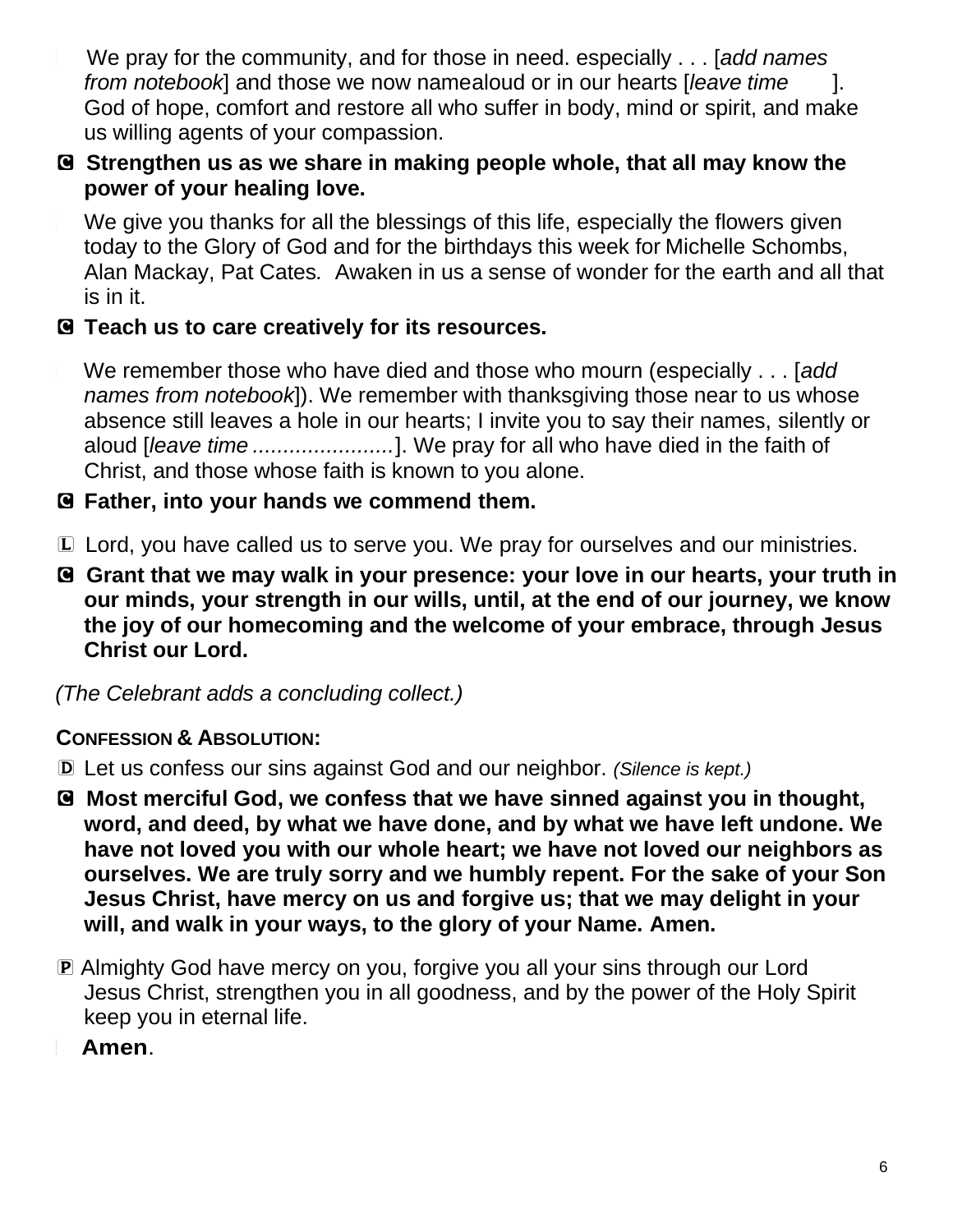## **THE GREETING OF PEACE**

P The peace of the Lord be always with you.

C **And also with you.** (*All may greet one another in the name of the Lord.*)

# **THE HOLY COMMUNION**

**THE OFFERTORY SENTENCE**

**THE OFFERTORY** *It is Well with My Soul* P. Bliss, arr. M. Mier

#### **THE PRESENTATION**

D We gladly present the fruits of our lives to the God who creates us, redeems us and sustains us. May we have the grace to use them to heal God's world.

**THE PRESENTATION HYMN** *We Give Thee but Thine Own*

#### *We give thee but thine own, whate'er the gift may be; all that we have is thine alone, a trust, O Lord, from thee.*

#### *May we thy bounties thus as stewards true receive, and gladly, as thou blessest us, to thee our first-fruits give.*

**THE GREAT THANKSGIVING:** Eucharistic Prayer A

- P The Lord be with you.
- C **And also with you.**
- P Lift up your hearts.
- C **We lift them to the Lord.**
- P Let us give thanks to the Lord our God.
- C **It is right to give him thanks and praise.**
- P It is right, and a good and joyful thing, always and everywhere to give thanks to you, Father Almighty, Creator of heaven and earth. For you are the source of light and life, you made us in your image, and called us to new life in Jesus Christ our Lord. Therefore, we praise you, joining our voices with Angels and Archangels and with all the company of heaven, who for ever sing this hymn to proclaim the glory of your Name:
- A **Holy, holy, holy Lord, God of power and might, S130 Holy, holy, holy Lord, God of power and might, heaven and earth are full, full of your glory. Hosanna in the highest. Hosanna in the highest. Blessed is he who comes in the name of the Lord. Hosanna in the highest. Hosanna in the highest.**

*[Please stand or kneel, as you choose.]*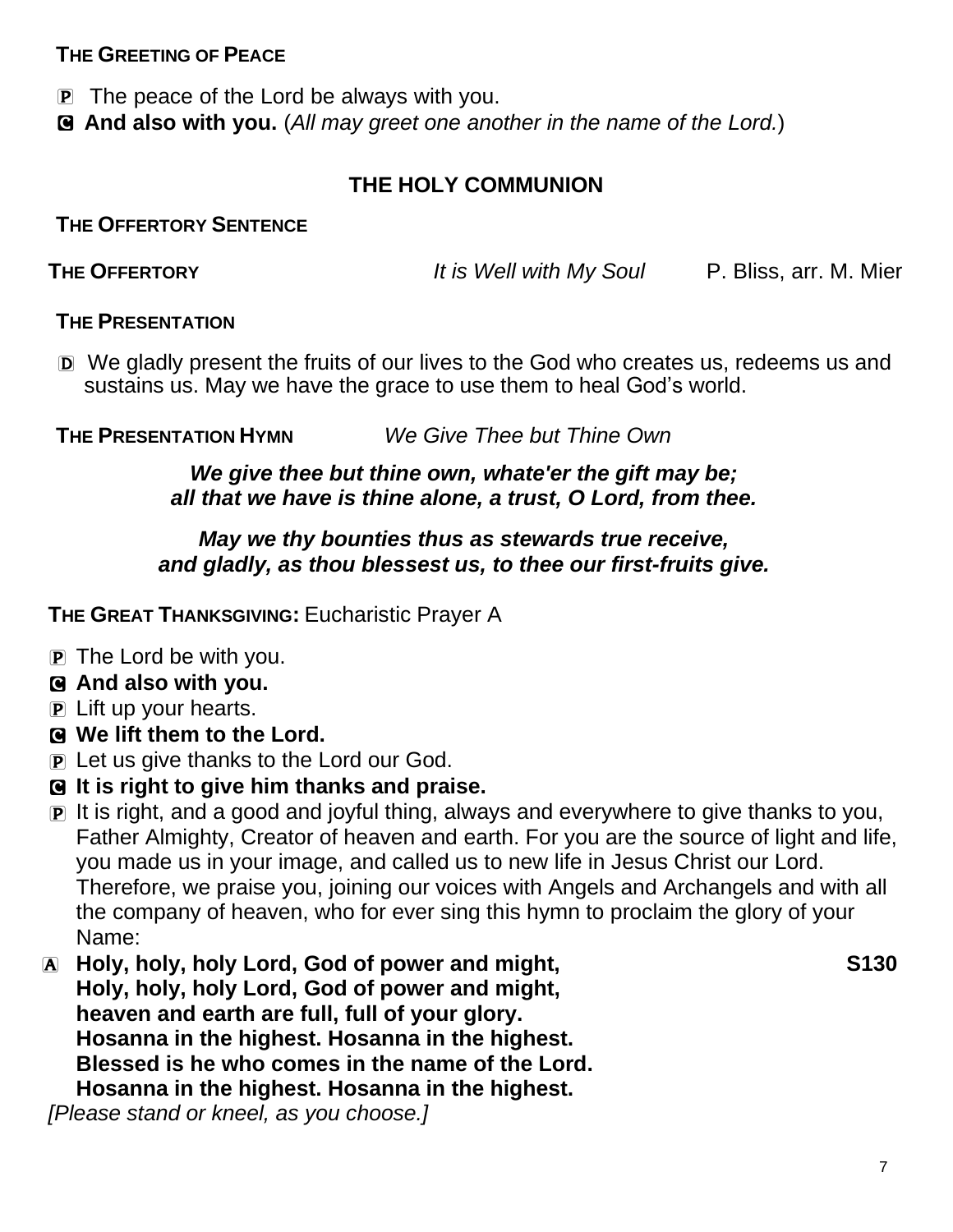P Holy and gracious Father: In your infinite love you made us for yourself, and, when we had fallen into sin and become subject to evil and death, you, in your mercy, sent Jesus Christ, your only and eternal Son, to share our human nature, to live and die as one of us, to reconcile us to you, the God and Father of all.

He stretched out his arms upon the cross, and offered himself, in obedience to your will, a perfect sacrifice for the whole world.

On the night he was handed over to suffering and death, our Lord Jesus Christ took bread; and when he had given thanks to you, he broke it, and gave it to his disciples, and said, "Take, eat: This is my Body, which is given for you. Do this for the remembrance of me."

P After supper he took the cup of wine; and when he had given thanks, he gave it to them, and said, "Drink this, all of you: This is my Blood of the new Covenant, which is shed for you and for many for the forgiveness of sins. Whenever you drink it, do this for the remembrance of me." Therefore we proclaim the mystery of faith:

## C **Christ has died. Christ is risen. Christ will come again.**

- P We celebrate the memorial of our redemption, O Father, in this sacrifice of praise and thanksgiving. Recalling his death, resurrection, and ascension, we offer you these gifts.
- P Sanctify them by your Holy Spirit to be for your people the Body and Blood of your Son, the holy food and drink of new and unending life in him. Sanctify us also that we may faithfully receive this holy Sacrament, and serve you in unity, constancy, and peace; and at the last day bring us with all your saints into the joy of your eternal kingdom.

All this we ask through your Son Jesus Christ: By him, and with him, and in him, in the unity of the Holy Spirit all honor and glory is yours, Almighty Father, now and for ever.

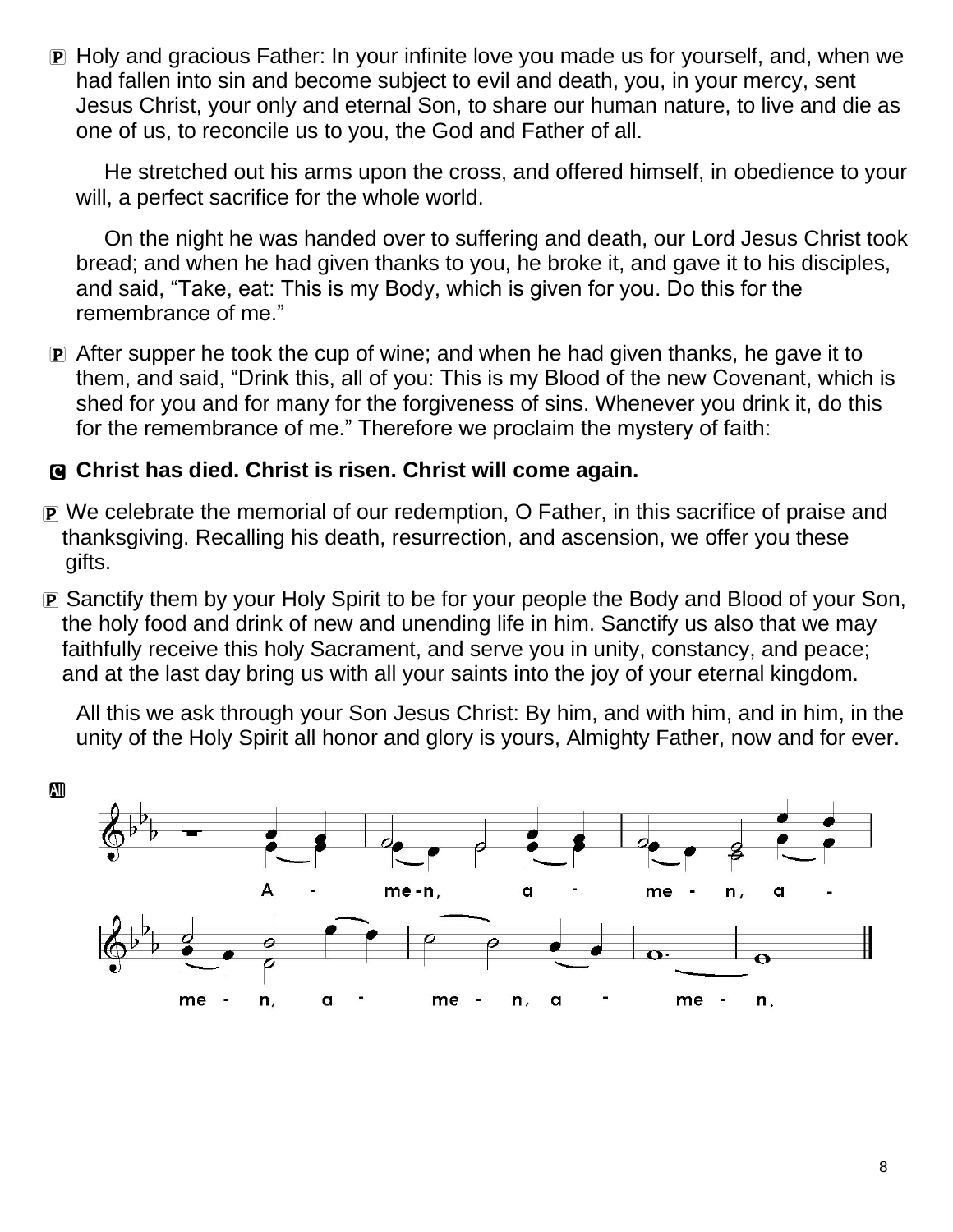# **THE LORD'S PRAYER**

P And now as our Savior Christ has taught us, we are bold to say,

<sup>a</sup> **Our Father, who art in heaven, hallowed be thy Name, thy kingdom come, thy will be done, on earth as it is in heaven. Give us this day our daily bread. And forgive us our trespasses, as we forgive those who trespass against us. And lead us not into temptation, but deliver us from evil. For thine is the kingdom, and the power, and the glory, for ever and ever. Amen.**

# **THE BREAKING OF THE BREAD**

P Alleluia! Christ our Passover is sacrificed for us;

# C **Therefore let us keep the feast. Alleluia!**

**P** The Gifts of God for the People of God.

**COMMUNION** *Agnus Dei* M. Smith, arr P. Kevern

*[Please remain seated.]*

**THE CHANT** *Sing, Praise and Bless the Lord*

# *Sing, praise and bless the Lord. Sing, praise and bless the Lord. Peoples! Nations! Alleluia! Alleluia!*

**THE PRAYER AFTER COMMUNION**

Let us pray...

C **Almighty and everliving God, we thank you for feeding us with the spiritual food of the most precious Body and Blood of your Son our Savior Jesus Christ; and for assuring us in these holy mysteries that we are living members of the Body of your Son, and heirs of your eternal kingdom. And now, Father, send us out to do the work you have given us to do, to love and serve you as faithful witnesses of Christ our Lord. To him, to you, and to the Holy Spirit, be honor and glory, now and for ever. Amen.**

**THE BLESSING**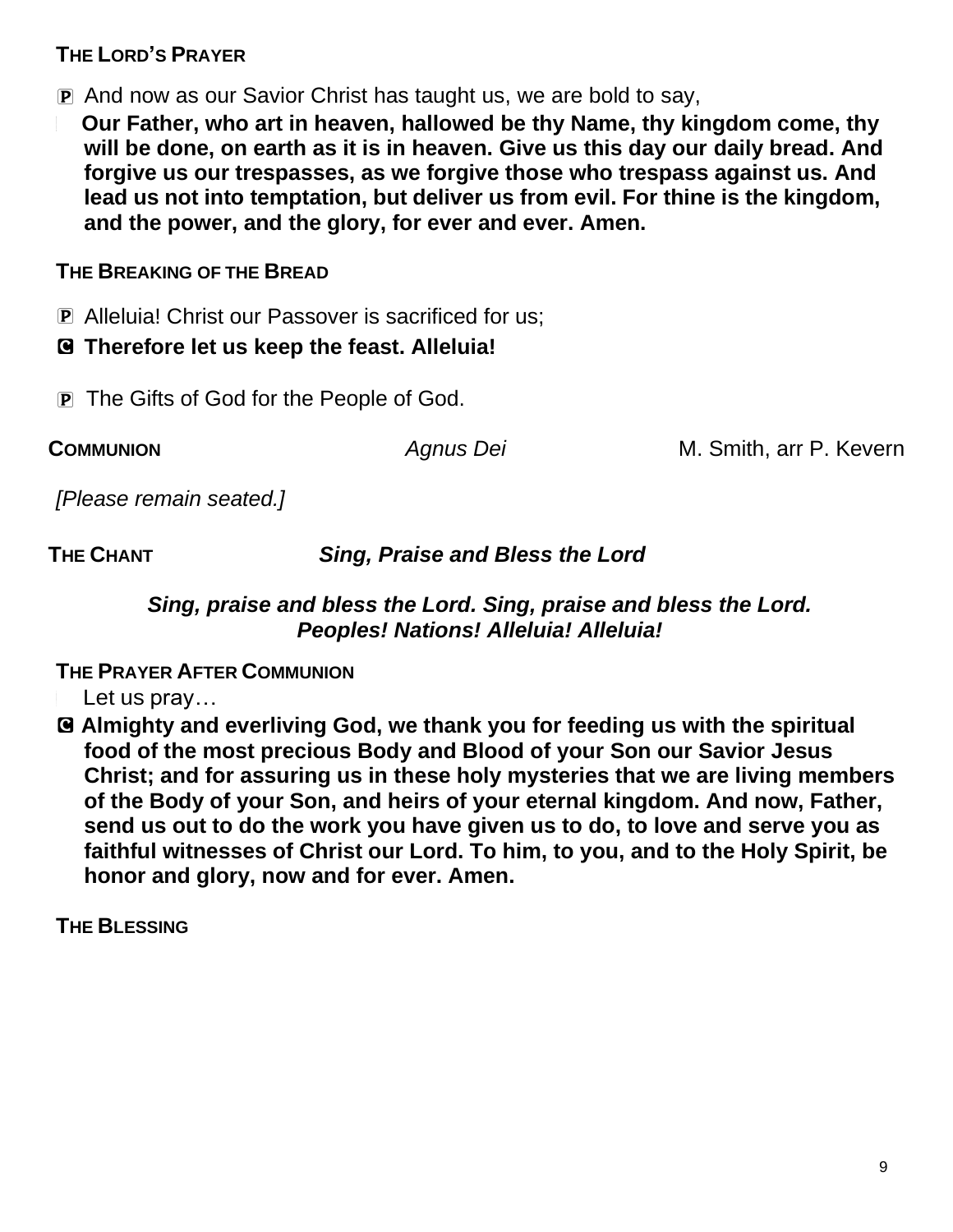*I sing the mighty power of God that made the mountains rise, that spread the flowing seas abroad and built the lofty skies. I sing the wisdom that ordained the sun to rule the day. The moon shines full at God's command, and all the stars obey.*

*I sing the goodness of the Lord who filled the earth with food. God formed the creatures through the Word, and then pronounced them good. Lord, how thy wonders are displayed, where'er I turn my eye, if I survey the ground I tread, or gaze upon the sky!*

*There's not a plant or flower below but makes thy glories known. And clouds arise, and tempests blow, by order from thy throne, while all that borrows life from thee is ever in thy care, and everywhere that we can be, thou, God, art present there.*

**THE DISMISSAL**

**P** Go in peace to love and serve the Lord! C **Thanks be to God!**

**THE POSTLUDE** *He is Exalted* T. Paris, arr. P. Kevern